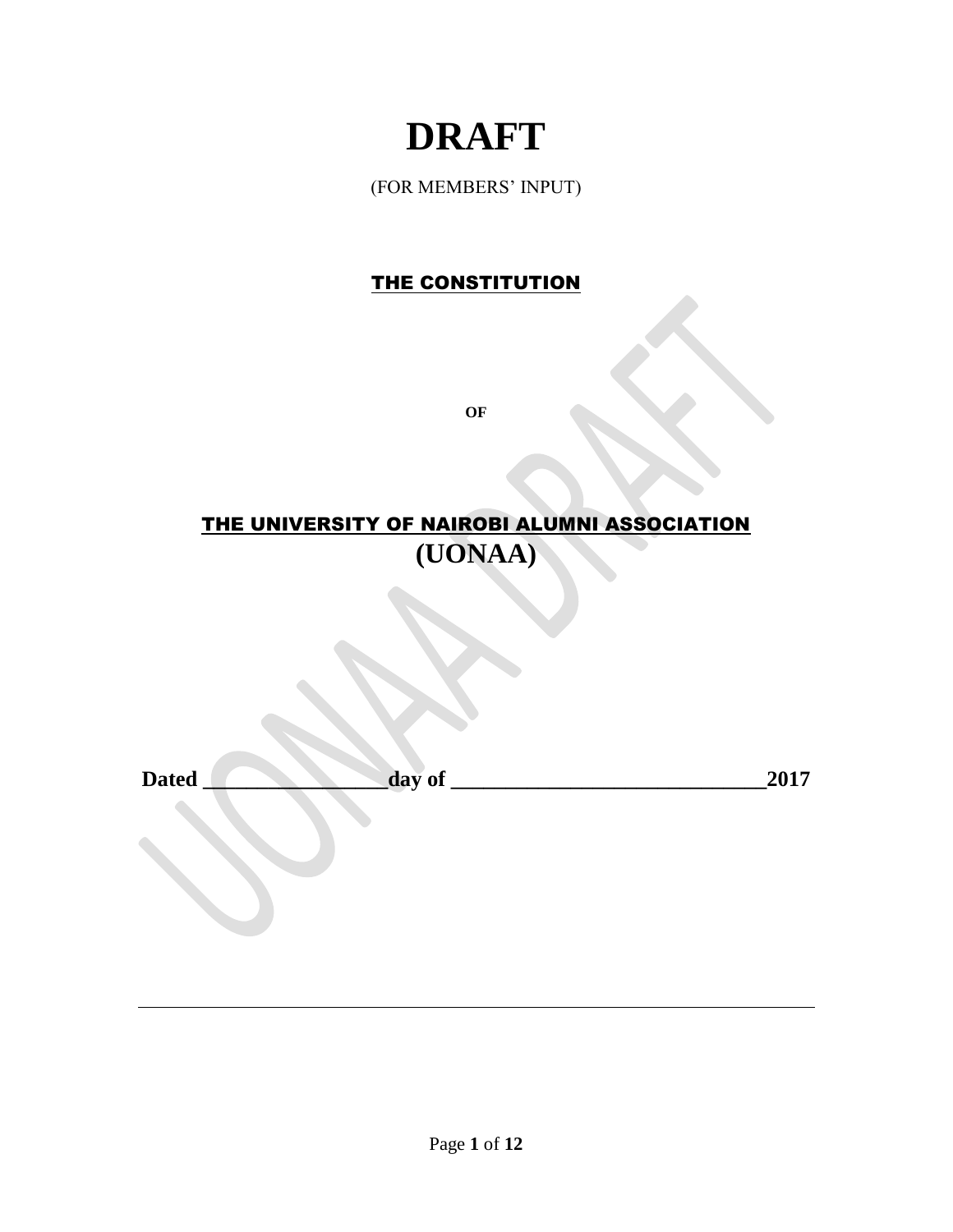# **DRAFT**

# **CONSTITUTION**

# *OF*

#### **THE UNIVERSITY OF NAIROBI ALUMNI ASSOCIATION (UONAA)**

#### **PREAMBLE**

The vision of the University of Nairobi Alumni Association is to be a leader in promoting active, visible leadership in the community and to foster interaction between alumni and the students of the University and industry.

The Mission of the University of Nairobi Alumni Association is to safeguard the best interest of its members, to use the talents and resources of alumni and friends of the University to support the University in achieving international distinction in quality teaching, research and service.

#### **ARTICLE 1: NAME**

The name of the Alumni Association shall be the University of Nairobi Alumni Association, hereafter referred to as UONAA or "Association".

# **ARTICLE 2: INTERPRETATION**

In this Constitution, unless the context requires otherwise:-

**"Alumni"** has the meaning assigned to it at Section 2 of the Universities Act No.42 of 2012, Laws of Kenya.

**"Association"** means the University of Nairobi Alumni Associationnamed under Article 1and established under Section 42 of the Universities Act No.42 of 2012, Laws of Kenya.

**"Board"**means the Board of Trustees established under Article 7.

**"Committee"** means the Executive Committee of the University of Nairobi Alumni Association established under Article 9.

**"Member"** means a person contemplated under Article 5.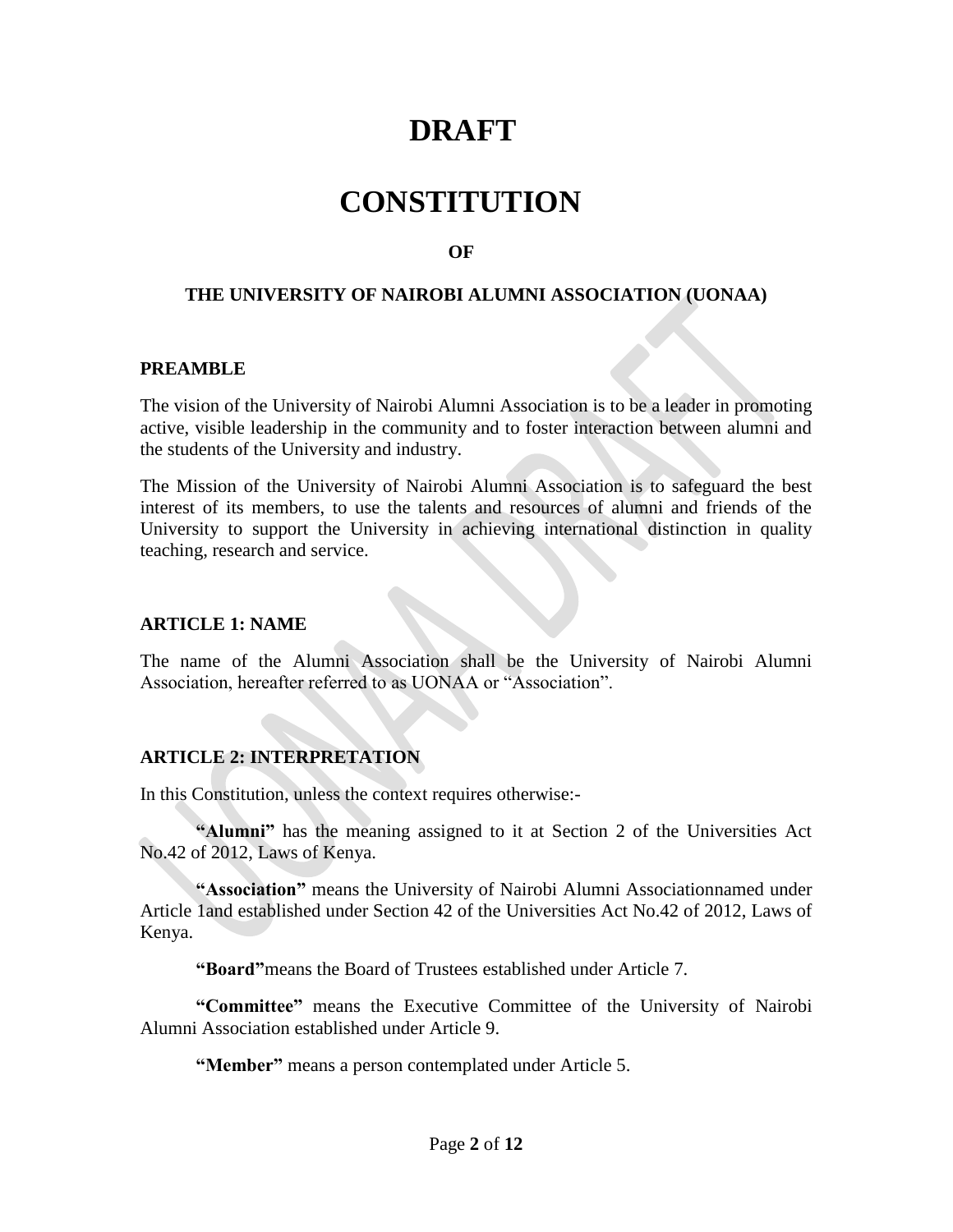# **ARTICLE 3: OBJECTIVES**

The Association which is nonpolitical shall have the following objectives:

- a. To develop alumni programmesthat promote effective networks amongst its members.
- b. To promote the academic, physical, moral and spiritual growth of the members of the University.
- c. To assist the University in the growth and advancement of its socio-cultural and co-curricular activities.
- d. To authorize, promote and assist in the formation of local and international chapters.
- e. To enhance the involvement of the University in community service.
- f. To make recommendations of those who can play leadership roles at the University.
- g. To initiate, organize and coordinate fundraising activities for the University.
- h. To assist the University to initiate, organize and sustain programmes such as; -

-The Outstanding Achievement Award.

-The Distinguished Service Award (alumni who has contributed most to the Community/ country).

-The Distinguished service Senior Alumnus Award (Alumni over 40 years of age who have remarkable great achievements).

-The Distinguished service Youth Alumnus Award (Alumni under the age of 40 years who have great achievements).

- i. To act as a stimulating body in promoting the development of the Association, advancing the interests and promoting the welfare of its members.
- k. To liaise with Alumni Associations of other institutions of higher learning both locally and internationally.
- l. To project a positive image of the University.
- m. To coordinate Chapter activities.
- n. To create partnerships both locally and internationally.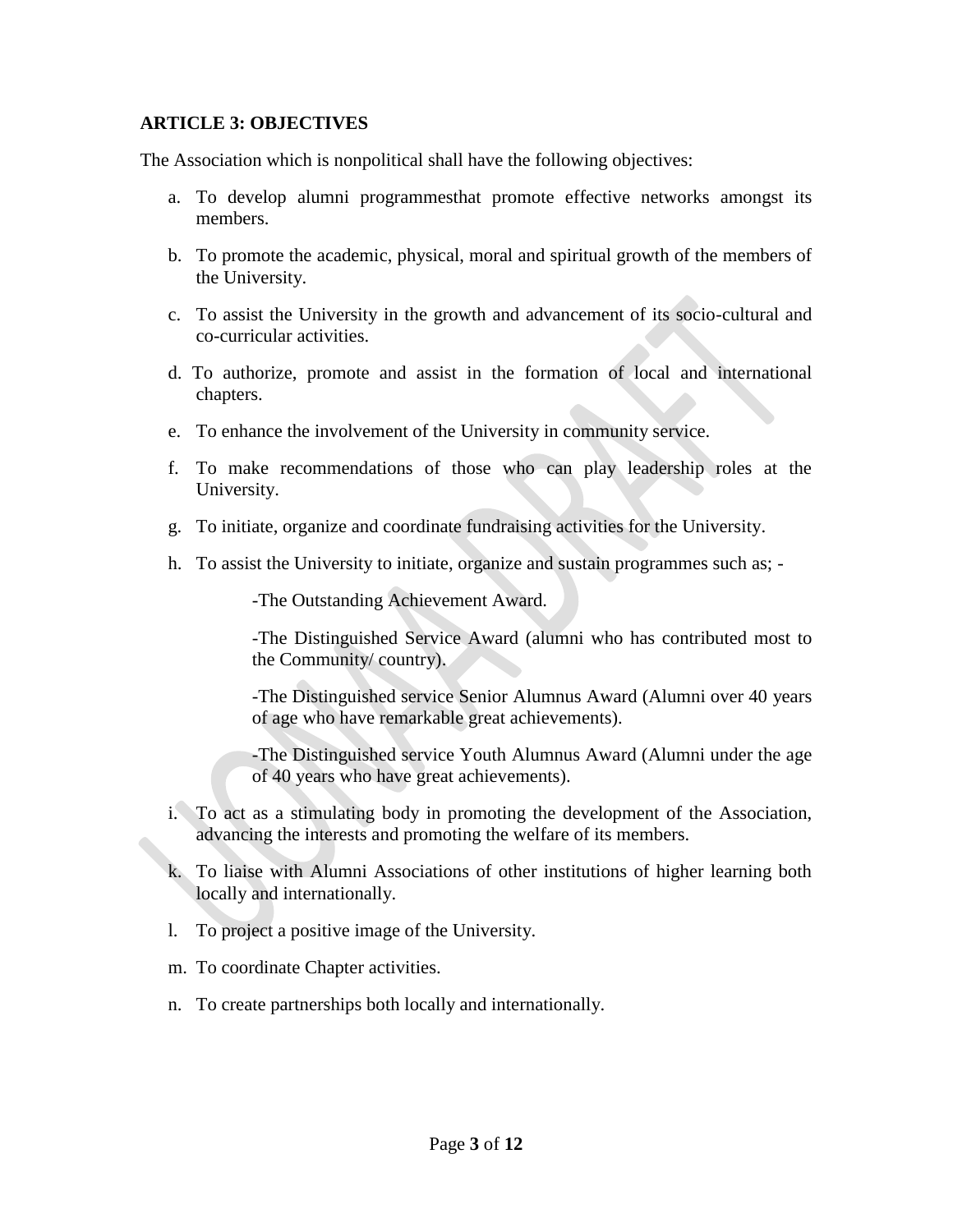#### **ARTICLE 4: CHAPTERS**

- Section 1. The Association may create Chapters based on discipline and any other criteria that it may deem appropriate within or without the Republic of Kenya.
- Section 2. The Chapters created under Section 1 shall operate under the aegis of the Association and shall conduct their affairs as follows:
	- a) Establish Chapter specific Executive Committees
	- b) Elect Chapter Committee Members in accordance with Article 9 of this Constitution shall have their names filed with the Executive Director of the Association
	- c) File quarterly reports of their activities with the Executive Director of the Association.
	- d) Hold their meetings as much as is practicable and in accordance with Article 11 and 12 of this Constitution, and their minutes shall be filed with the Executive Director of the Association within fourteen (14) days of a meeting.

#### **ARTICLE 5: MEMBERSHIP.**

Section 1. For purposes of this Constitution, the members of the Association shall be:-

- (i). Founder members
- (ii). Ordinary members
- (iii). Honorary members
- (iv). Life Members
- Section 2. The following shall be eligible for Founder membership registration upon payment of the prescribed fee: -

a). The first 5,000 persons who satisfy the requirements stipulated under Section 3 or Section 4 of this Article.

- Section 3. The following shall be eligible for Full membership registration upon payment of the prescribed fee:
	- a) All persons who have successfully completed their studies at the University (persons holding awards of the University), and
	- b) Persons granted honorary degrees by the University, and
	- c) Full time permanent staff members who are not former University of Nairobi students and who obtained a degree from another recognized institution, and
	- d) The members of the University of Nairobi Council.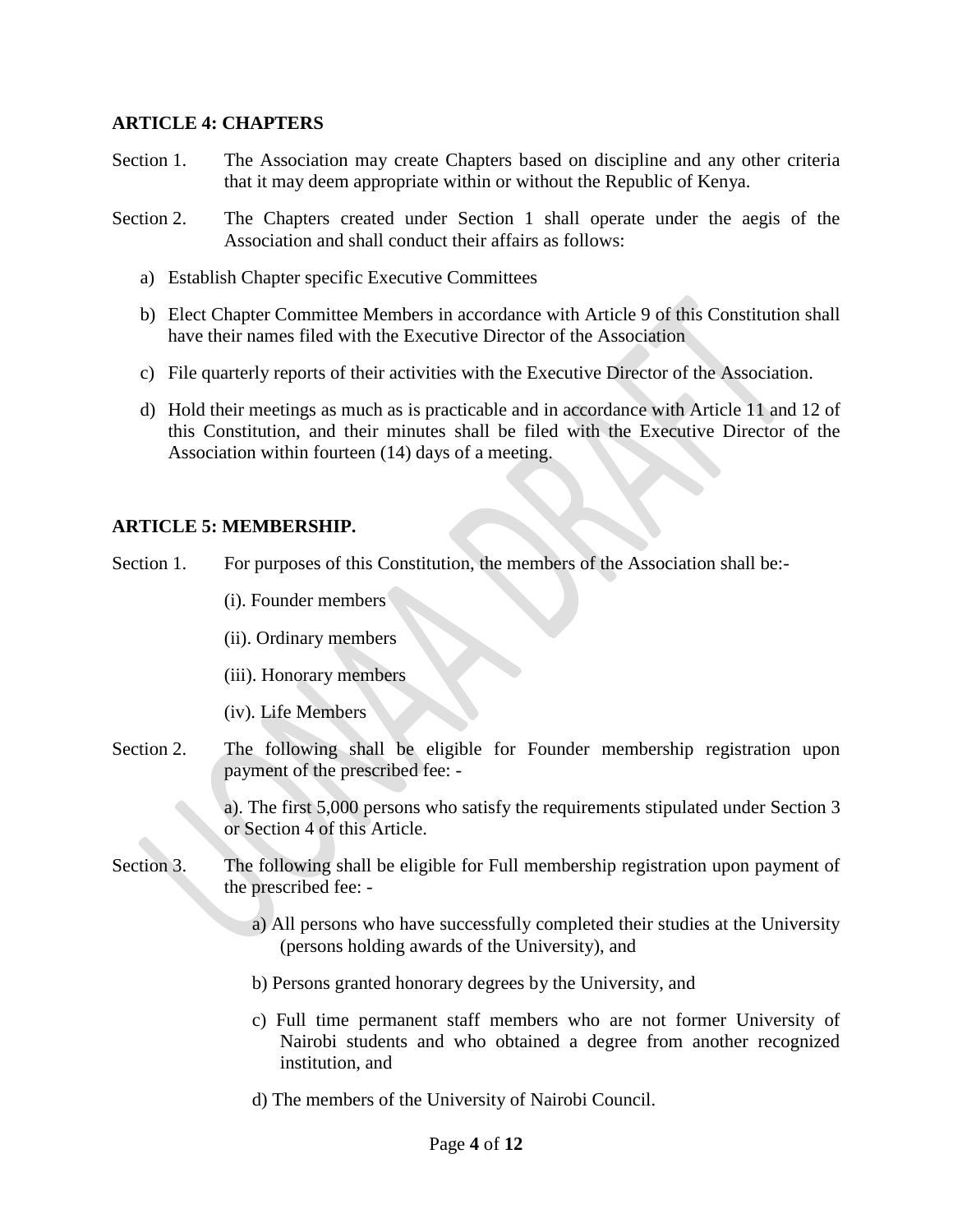- Section 4. The following shall be eligible for honorary membership upon invitation by the Board and payment of the prescribed fee:
	- a) Any person who has executed and has also maintained close Association with the University.
	- b) Persons with a degree who have completed at least one year of successful study at the University.
- Section 5. The members who satisfy the requirements envisaged in Section 2,3 and 4 of this Article shall be eligible for life membership upon payment of the life membership fee.
- Section 6. The University of Nairobi Alumni Association is the successor to the Convocation envisaged in Statute XXVIII of the University of Nairobi hereby repealed. The members of the Convocation are therefore eligible for membership in the Alumni Association upon payment of the prescribed Alumni fees.

Notwithstanding the repeal of the Statute, all acts, directions, orders, appointments, requirements, authorizations, or other things given, taken or done under, and all funds, assets and other property acquired by virtue of Statute XXVIII shall be deemed to have been given, taken done and acquired for the Alumni Association.

- Section 7. Any member desiring to resign from the Alumni Association shall submit his resignation to the Secretary, which shall take effect from the date of receipt by the Secretary of such notice.
- Section 8. Any member may be expelled from membership if the Board so recommends and if a general meeting of the Association shall resolve by two-thirds majority of the members present that such a member should be expelled on the grounds that his/her conduct has adversely affected the reputation or dignity of the Association, or that he/she has contravened any of the provisions of the Constitution of the Association. The Board shall have power to suspend a member from his membership until the next general meeting of the Association following such suspension but notwithstanding such suspension, a member whose expulsion is proposed shall have the right to address the general meeting at which his/her expulsion is to be considered.
- Section 9. Any person who resigns or is removed from membership shall not be entitled to a refund of his subscription or any part thereof or any moneys contributed by him/her at any time.
- Section 10. Any member who falls into arrears with his annual subscription for two or more years shall automatically cease to be a member of the Association and his/her name shall be struck off the register of members. The Association Board may, however, at its discretion, reinstate such member on payment of the total amount of subscription outstanding.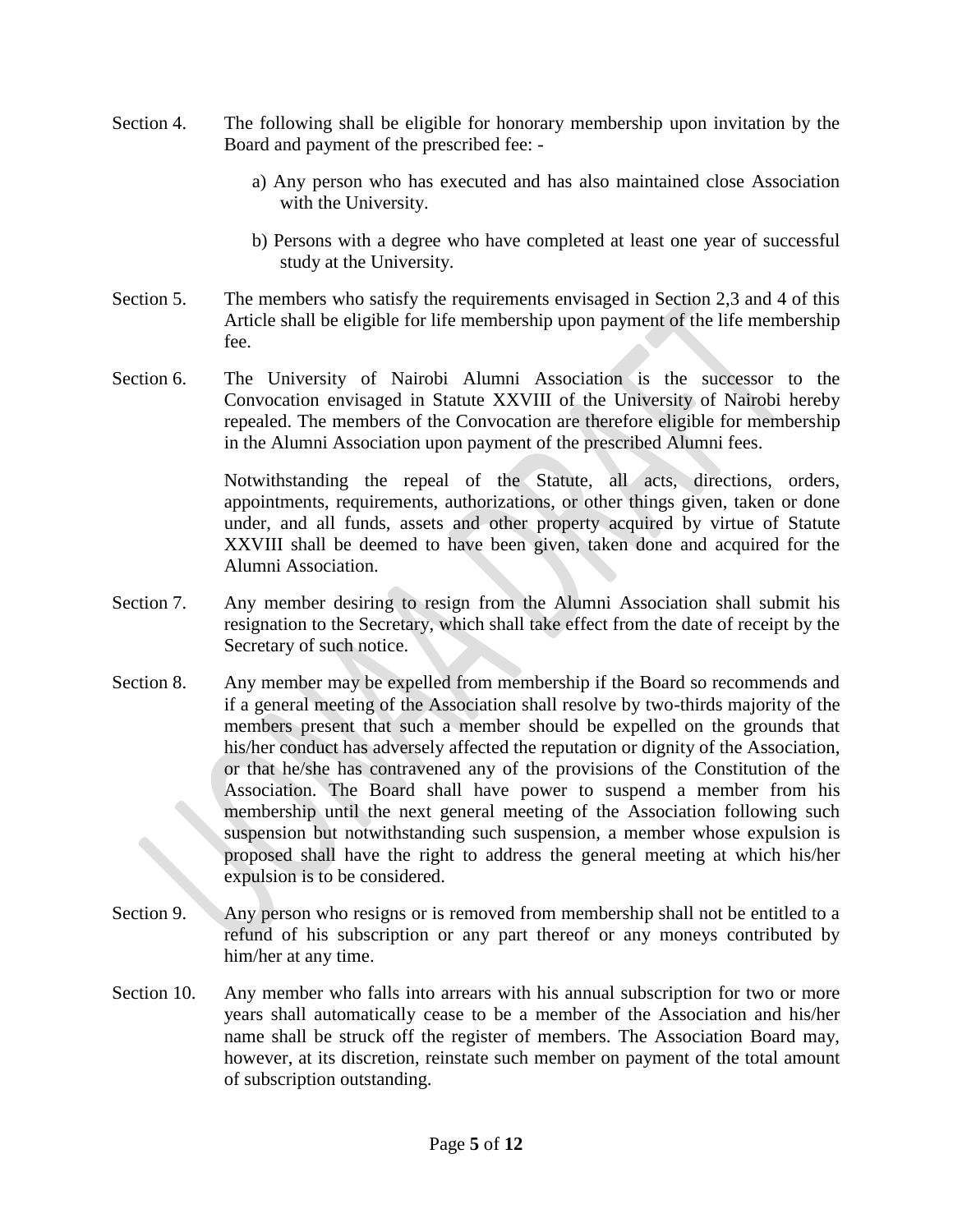#### **ARTICLE 6: DUES.**

- Section 1. The UONAA Board of Trustees shall fix the rate of dues to be paid for by members of the Association, which may be revised by a resolution of two thirds of the members voting at a general meeting.
- Section 2. The members shall pay dues as prescribed:
	- a). Founder member Kshs.50, 000.00
	- b). Ordinary member- Annual subscription Kshs.2,000.00
	- c). Honorary member- Onetime fee- Kshs.200,000.00
	- d). Life membership
		- i). Gold- Kshs.100, 000.00
		- ii) Silver- Kshs.50, 000.00
		- iii) Bronze-Kshs.25, 000.00
- Section 3. All members under Section 2(a) and (d) shall be entitled to a certificate issued under the hand of the Chairperson and Secretary.
- Section 4. Any member in arrears of the Association dues for 2 or more years shall not be in good standing and shall forfeit membership in the Association as provided in Article 4, Section 10.
- Section 5. The fully paid up members whose dues are not in arrears shall receive such journals, bulletin or other printed matter as may be published by the Association or shall receive such other benefits as may pertain to membership in the Association.

#### **ARTICLE 7. THE BOARD OF TRUSTEES**

- Section 1. The University of Nairobi Alumni Association shall be managed through the Association'sBoard of Trustees.
- Section 2. The Board shall consist of the following:
	- i). Six directors representing various colleges of the University of Nairobi;
	- ii). 3 ex-officio members;
		- a). Vice Chancellor,
		- b). Deputy Vice Chancellor (Administration & Finance),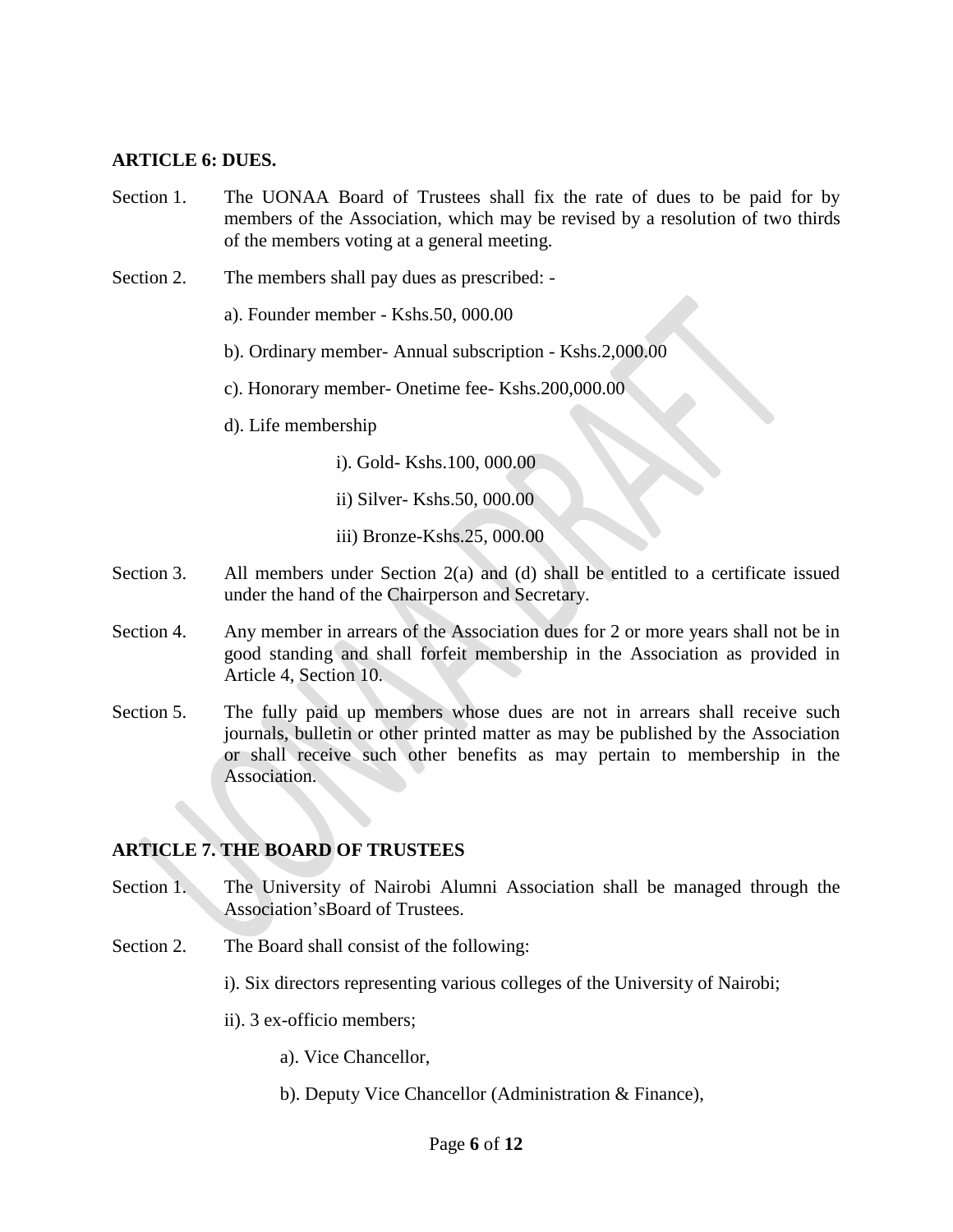- c). Deputy Vice Chancellor (Academic Affairs),
- d). Deputy Vice Chancellor (Research, Production & Extension), and
- e). Deputy Vice Chancellor (Student Affairs)
- Section 3. Any vacancies for members of the Board caused by death or resignation shall be filled by the Board in accordance with its internal procedures, rules/regulations and resolutions.

# **ARTICLE 8. DUTIES OF THE BOARD OF TRUSTEES**

The Board of Trustees shall provide advisory services to the Executive Committee.

# **ARTICLE 9: EXECUTIVE COMMITTEE**

- Section 1. There shall be an Executive Committee of the Association which shall comprise the following:
	- i). Chairperson
	- ii). Vice Chairperson
	- iii). Treasurer
	- iv). Deputy Treasurer
	- v). Secretary
	- vi). Deputy Secretary
	- vii). Organizing Secretary
	- viii). Deputy Organizing Secretary
	- ix). Newsletter Editor
	- x). Executive Director Ex Officio

All of who shall be fully paid-up members of the Association and shall be elected at the Annual General Meeting after the lapse of every three (3) years.

- Section 2. All office bearers shall hold office for 3 years subject to the conditions contained in section 3 and 4 of this Article but shall be eligible for re-election.
- Section 3. Any office bearer who ceases to be a member of the Association shall automatically cease to be an office bearer thereof.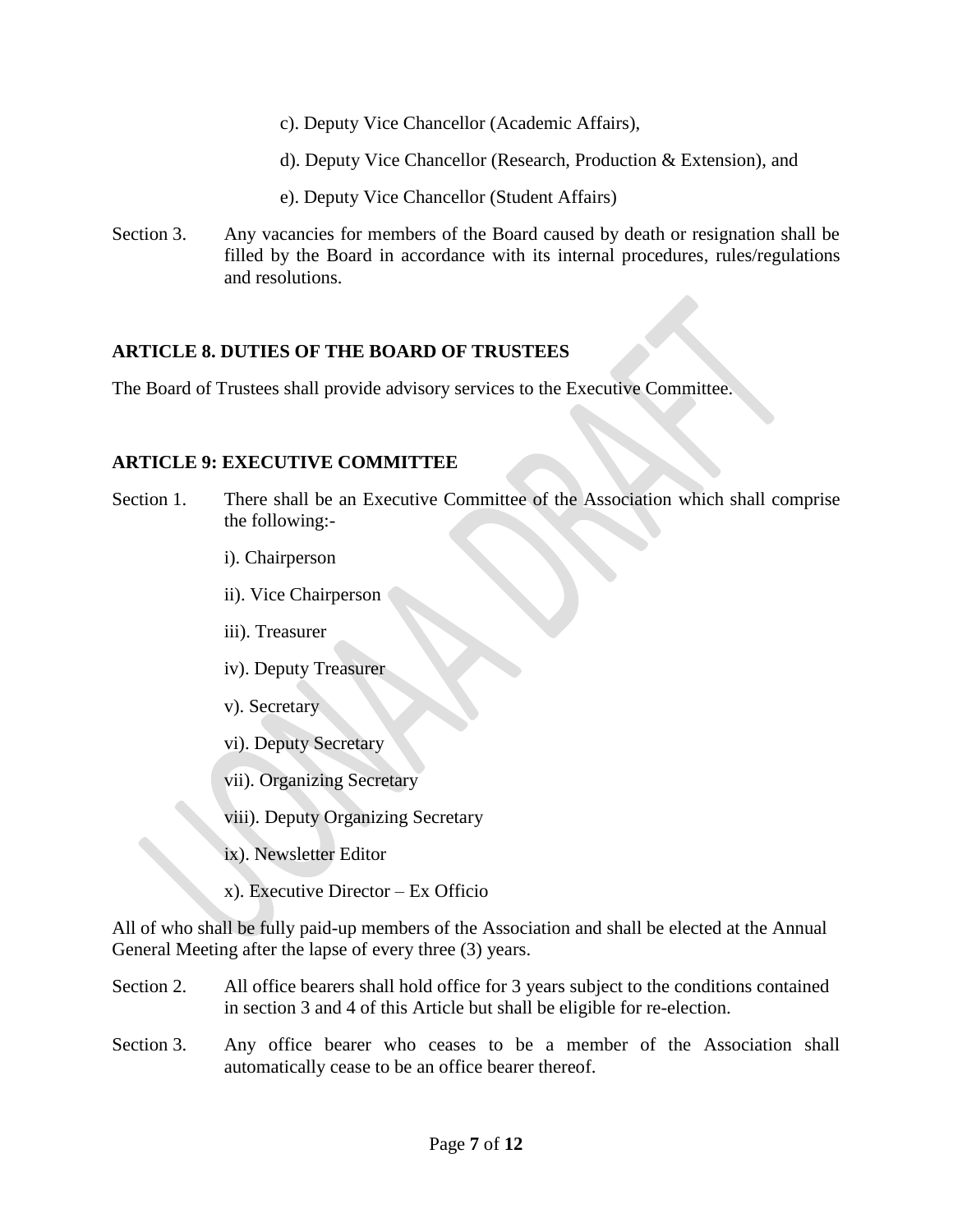Section 4. Office bearers may be removed from office in the same way as is laid down for expulsion of members in Article 5 section 8 and vacancies thus created shall be filled by persons elected at the general meeting resolving the expulsion.

#### **ARTICLE 10: DUTIES OF OFFICE BEARERS**

Section 1. Chairperson

a) The Chairperson shall, unless prevented by illness or other sufficient cause, preside over all meetings of the Board and at all general meetings.

- b) Shall co-ordinate all the functions and activities of the Association committees.
- c) Appoint such committees as are necessary to carry out the programmes of the Alumni Association effectively.
- d) Serve as an ex-officio member of all committees
- e) Ensure that the Alumni Association activities are run efficiently in conformity with the principles set forth in the Constitution.
- f) Shall exercise general supervision over the management of the Association.
- g) Report on the operations of the Association to the members at the Annual General Meeting.
- h) Shall be a signatory in all Bank transactions on behalf of the Association.
- i) Shall be expected to act in the best interests of the Association at all times.

Section 2: Vice chairperson

- a) Plan and co-ordinate the membership programme of the Alumni Association.
- b) Perform any duties of the Chairperson in the temporary or prolonged absence of the Chairperson.
- c) Coordinate the Elections/Voting of the Association.

Section 3: Secretary

- a) Shall maintain an accurate record of all Alumni Association meetings.
- b) Issue the Alumni Association directory.
- c) Shall maintain and keep in safe custody all correspondences and records relating to the Alumni Association.
- d) Shall issue notice of meetings and maintain an attendance log of all meetings.
- e) Presenting minutes of the previous meetings at meetings.

#### Page **8** of **12**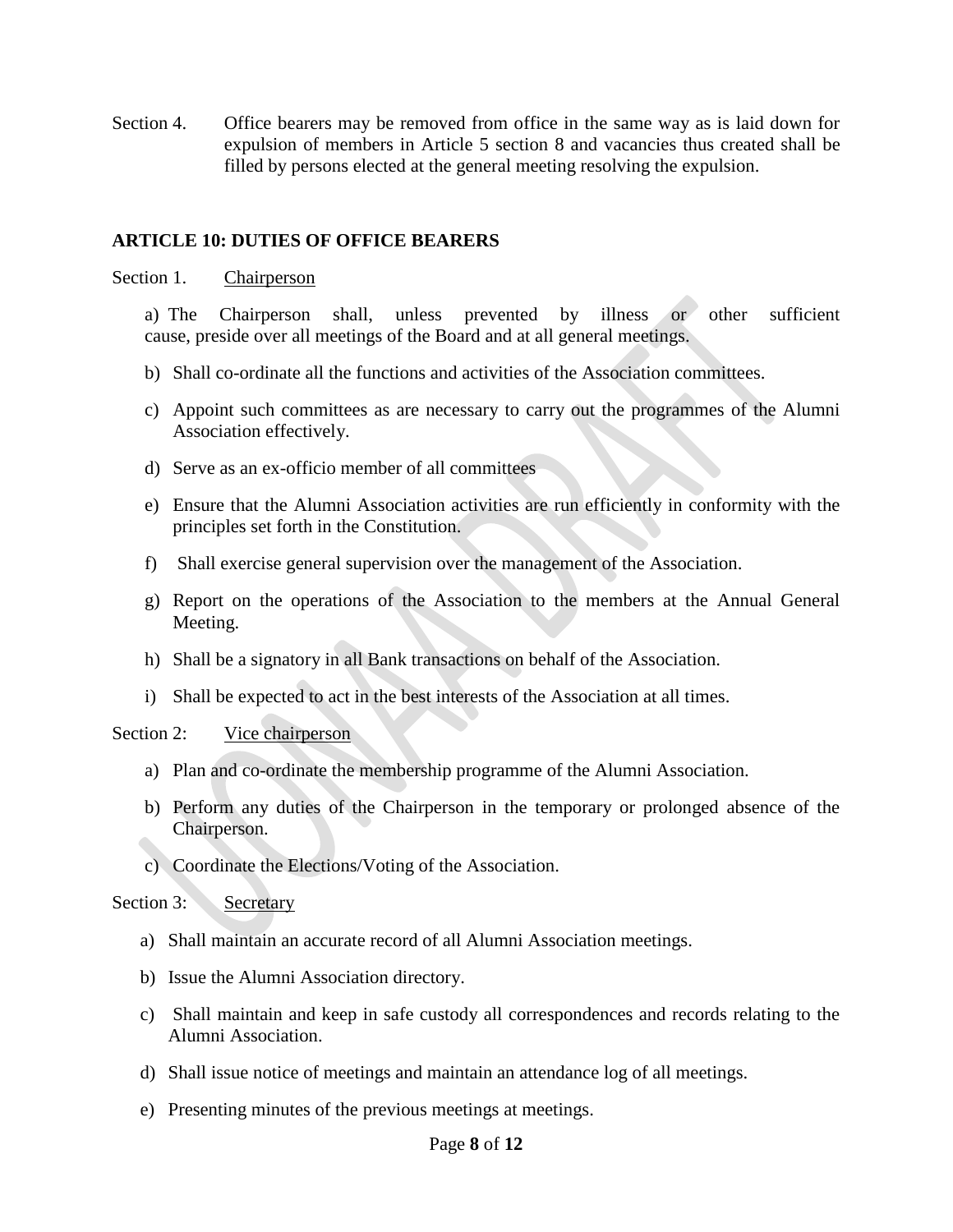- f) Soliciting input from members for meeting agendas and disseminating agendas prior to meetings.
- g) Undertake any other duties as may be assigned by the members in consultation with the Chairperson.

Section 4. Deputy Secretary

In the absence of the Secretary, the Deputy Secretary shall perform all the duties of the Secretary and such other duties as shall be assigned to him/her by the Secretary or the Board whether the Secretary is present or not.

Section 5. Organizing Secretary

- a) Coordinating events to enhance awareness of the UONAA to others.
- b) Keeping the Alumni Association in contact with the Community.
- c) Organizing Community related activities
- d) Attending all regular and special meetings.

#### Section 6. Deputy Organizing Secretary

Shall in the absence of the Organizing Secretary, perform all the duties of the Organizing Secretary and such other duties as shall be assigned to him/her by the Organizing Secretary or Board whether the Organizing Secretary is present or not.

#### Section 7. Treasurer

- a) Receive and disburse the funds of the Association in a prudent manner.
- b) Shall maintain all books of accounts and an accurate record of all Associations transactions.
- c) Draft the Budget for approval by the Association and strive to ensure that the Budget plan is complied with.
- d) Ensure all financial forms and reports prescribed by the government are filed as required.
- e) The Treasurer is also charged with the responsibility of collecting membership fee/dues and maintaining a list of all paid up members.
- f) Shall be a signatory in all bank transactions on behalf of the Association.
- g) Prepare and present quarterly and annual accounts and reports of the Association.
- h) Prepare members statements every quarter.
- i) Perform any other assignment as may be directed by the Chairperson.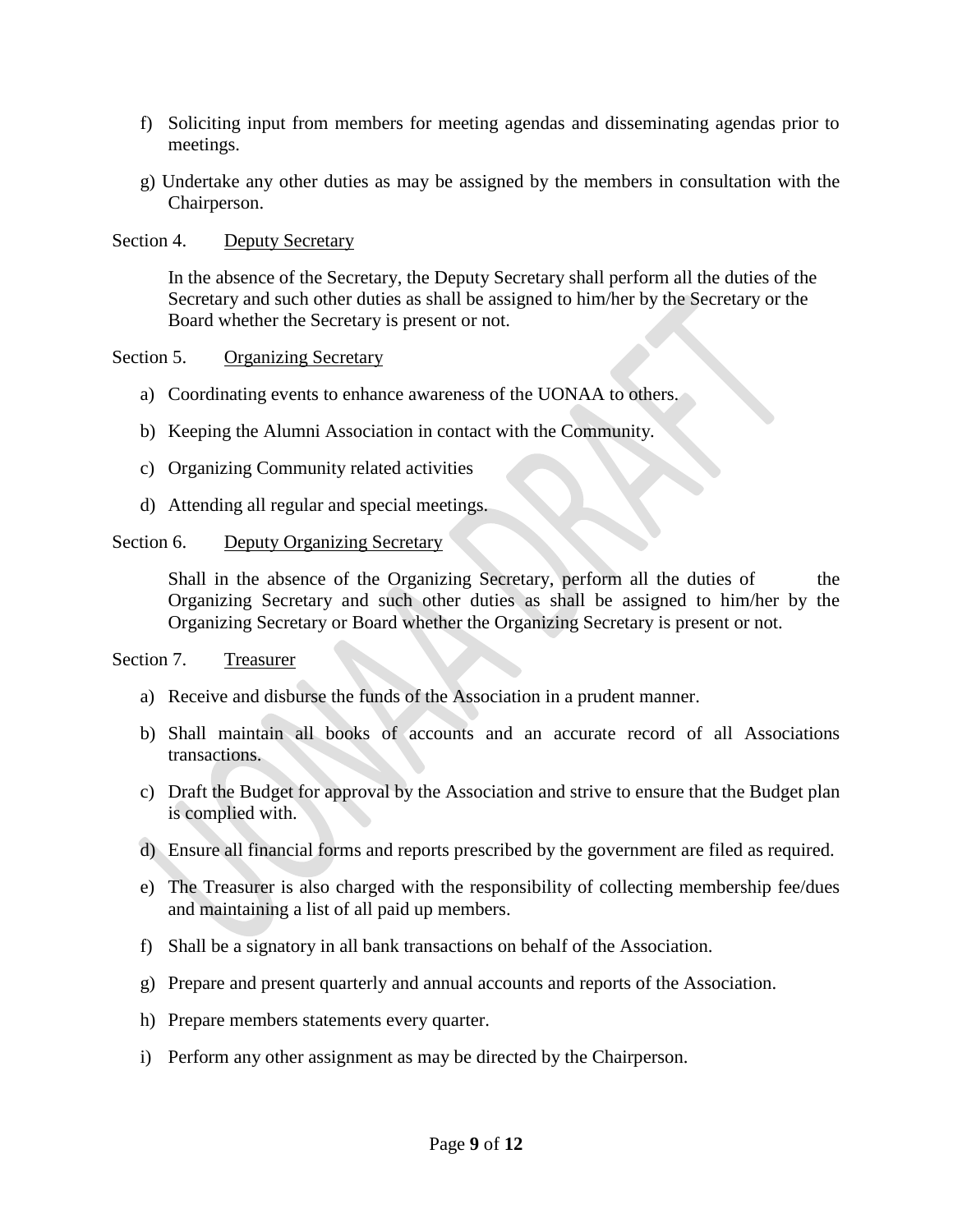j) May be allowed to keep a sum not exceeding Kshs.20,000.00 as petty cash for which proper account shall be maintained.

Section 8. Deputy Treasurer

The Deputy Treasurer shall perform such duties as may be specifically assigned to him by the Treasurer or by the Board and in the absence of the Treasurer shall perform the duties of the Treasurer.

Section 9: Newsletter Editor

- a) Provide timely information concerning activities of the Association to its members and friends.
- b) Publicize the history of the Alumni Association when and where appropriate.

# **ARTICLE 11. MEETINGS**

- Section 1. There shall be three categories of meetings:
	- a) Annual general meetings;
	- b) Special general meetings;and
	- c) Chapter meetings.
- Section 2. The annual general meetings shall be held not later than November in each year. Notice in writing of such annual general meeting, accompanied by the annual statement of Accounts and the agenda for the meeting shall be sent to all members not less than 21 days before the date of the meeting and, where practicable, by press advertisement not less than 14 days before the date of the meeting.
- Section 3. The agenda for any annual general meeting shall consist of the following:
	- a) Confirmation of the minutes of the previous Annual General Meeting.
	- b) Consideration of the accounts.
	- c) Election of office bearers and the Board members.
	- d) Such other matters as the Board may decide or as to which a member or members shall have given notice in writing to the Secretary at least four weeks before the date of the meeting.
	- e) Any other business with the approval of the Chairperson.
- Section 4. A Special General Meeting may be called for any specific purpose by the Board. Notice in writing of such meeting shall be sent to all members not less than 7 days before the date thereof and where practicable by press advertisement not less than 7 days before the date of such meeting.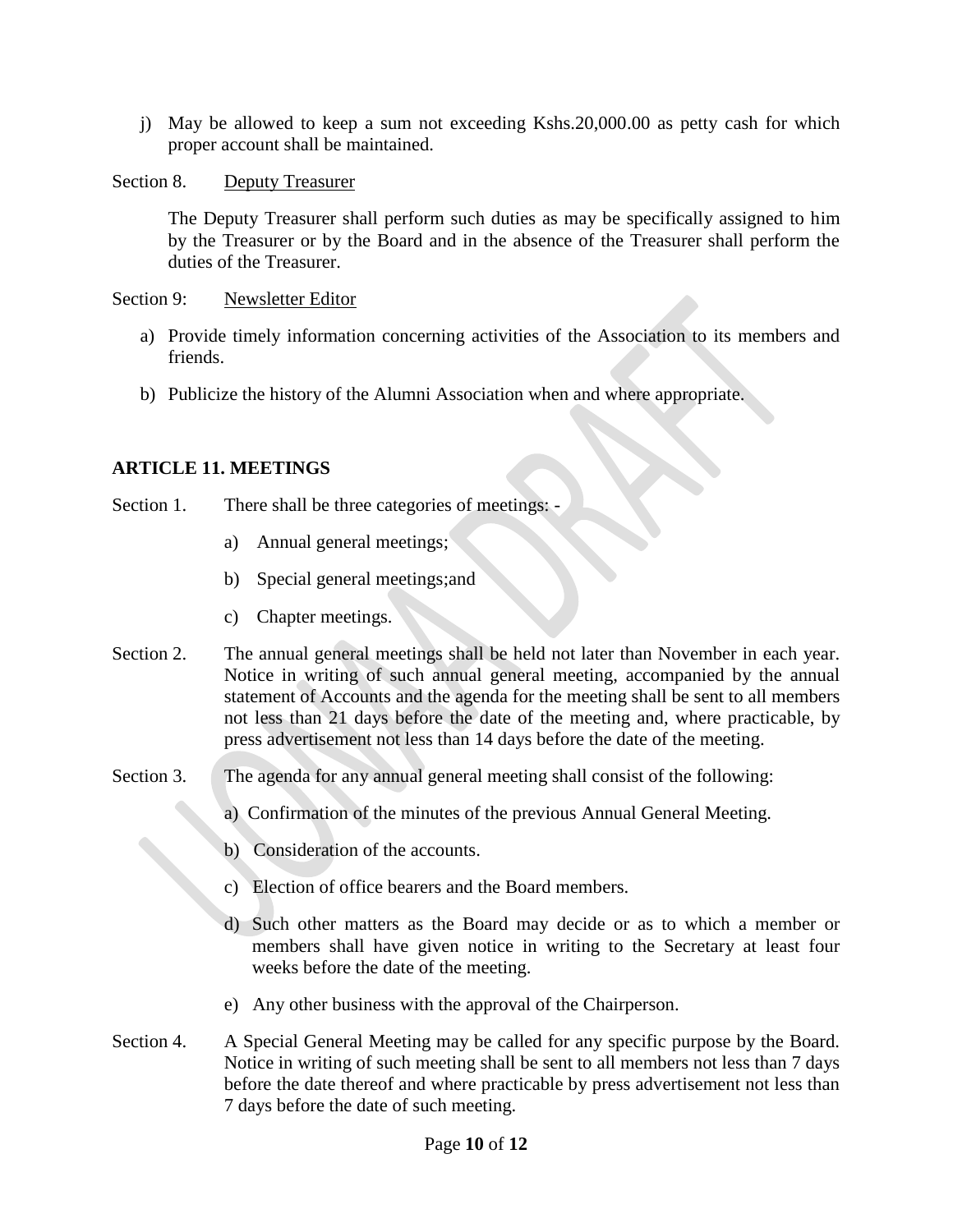- Section 5. A Special meeting may also be requisitioned for a specific purpose by order in writing to the Secretary of not less than 2/3 of the members and such meetings shall be held within 21 days of the date of the requisition notice in writing of such meeting shall be sent to all members not less than 7 days before the date thereof and where practicable by Press advertisement not less than 7 days before the date of such meeting. No matter shall be discussed other than that stated in the requisition.
- Section 6. Quorum for general meetings shall be not less than one thousand (1,000) of the registered members of the Association.
- Section 7. The quorum for meetings of the Board shall be not less than  $\frac{1}{2}$  of the Board members.

#### **ARTICLE 12: PROCEDURE AT MEETINGS**

- Section 1. At all meetings of the Association the Chairperson, or in his absence, the Vice-Chairperson or in the absence of both these officers, a member selected by the meeting shall take the chair.
- Section 2. The Chairperson may at his discretion limit the number of person's permitted to speak in favor of and or against any motion.
- Section 3. Resolutions shall be decided by simple voting by a show of hands in the case of equality of votes; the Chairperson shall have a second casting vote.

# **ARTICLE 13. FUNDS**

- Section 1. All moneys and funds shall be received by and paid to the Treasurer and shall be deposited by him in the name of the Association in any bank or banks approved by the Board.
- Section 2. No payments shall be made out of the bank account without a resolution of the Board authorizing such payment and all cheques on such bank account shall be signed by the Treasurer or the Deputy Treasurer and two other office bearers of the Association shall be appointed by the committee.
- Section 3. A sum not exceeding Kshs. 20,000 may be kept by the Treasurer for petty disbursements of which proper account shall be kept.
- Section 4. The Board shall have power to suspend any office bearer who it has reasonable cause to believe is not properly accounting for any of the funds or property of the Association and shall have power to appoint another person in his place. Such suspension shall be reported to a general meeting to be convened on a date not later than 2 months from the date of such suspension and the general meeting shall have full power to decide what further action should be taken in the matter.